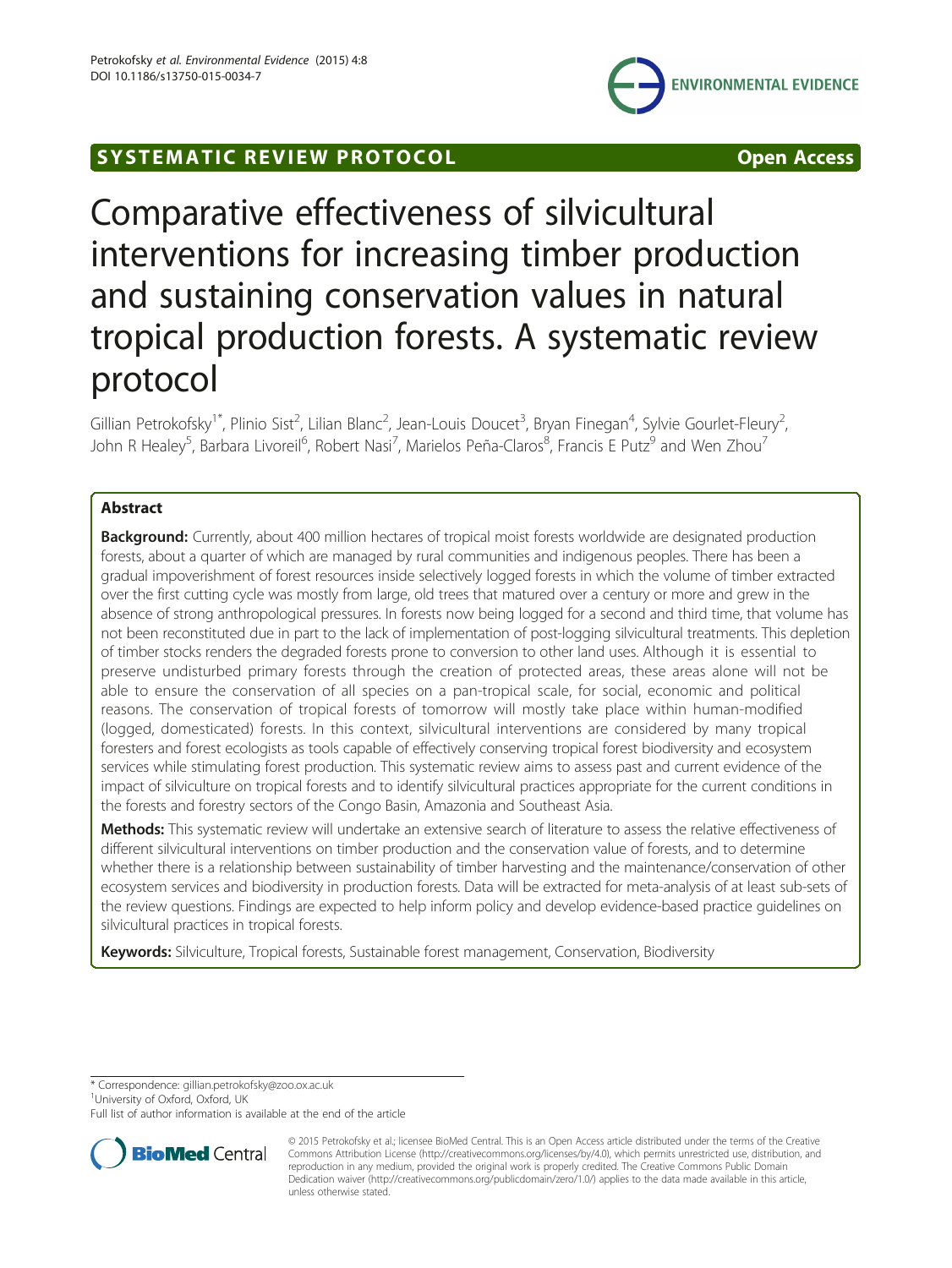# Background

While tropical silviculture still remains little-known or poorly acknowledged among decision-makers, there is also some strong antagonism even within the forestry scientific community, namely between forest ecologists and conservation ecologists. The former defend silvicultural interventions as tools to stimulate forest production whereas the latter accept only the most gentle interventions and promote biodiversity conservation through the creation of protected areas even within production forests. One source of confusion and conflict is that depending on how it is carried out, logging can represent either forest exploitation or a major silvicultural intervention designed to maintain forest productivity. From the outset, tropical silviculture faced the problem of reconciling timber production with long-term conservation of forest ecosystems, though the main objective in the early days was indeed to improve timber production [\[1](#page-6-0)]. The main challenge lies in finding thresholds of extraction intensity coupled with silvicultural treatments that are compatible with: (1) the maintenance of biodiversity and the main ecosystem services targeted for a given forest management unit, (2) the profitability for the actors involved.

Although it is essential to preserve undisturbed natural forests through the creation of protected areas, these areas alone will not be able to ensure the conservation of all species on a pan-tropical scale, for social, economic and political reasons. According to SEDAC [\(http://sedac.ciesin.](http://sedac.ciesin.columbia.edu/data/collection/wildareas-v2) [columbia.edu/data/collection/wildareas-v2](http://sedac.ciesin.columbia.edu/data/collection/wildareas-v2), cited by Hobbs et al. [[2](#page-6-0)]), 83% of the land surface of the earth is impacted to some degree. Tropical forests are no exception, with (at most) only 1/2 of them being considered primary [[3](#page-6-0)]. The conservation of tropical forests of tomorrow will mostly take place within human-modified (logged, domesticated) forests, but only if they are well managed. "Well managed" means that the implemented forest management must

guarantee the perpetuation of timber resources, along with biodiversity and most of the other ecosystem services provided by forests. With advances in the agricultural sciences and increased demand for plantation crops and agricultural commodities (e.g., palm oil and beef ), the opportunity costs of forest retention have also increased of late. Counterbalancing that trend is the emergence of markets for the payment of ecosystem services provided by forests which opens up economic incentives to support the implementation of silvicultural treatments.

Currently, about 400 million hectares of tropical moist forests worldwide are designated production forests, about a quarter of which are managed by rural communities and indigenous peoples [[3](#page-6-0)]. There is now clear evidence that, with current logging practices based on a single diameter cutting limit and a rotation cycle of around 30 years, timber volumes will not recover within this rotation cycle [[4](#page-6-0)]. The only way to keep an economically viable commercial volume is to expand the pool of species harvested and/or to reduce the minimum cutting diameter [\[4](#page-6-0)-[6](#page-6-0)]. Today this challenge is further exacerbated because most tropical forests have already been logged, and because there is a greater diversity of stakeholders in the forestry sector (farmers, communities, urban society), which was long dominated by large logging companies exploiting forest concessions for timber production. In these forests, the volume of timber extracted over the first cutting cycle was mostly from large trees that grew over several centuries in the absence of strong anthropogenic pressures. When these forests are re-logged, that volume has not been recovered and, in many cases, the young trees expected to make up the next harvest are lacking in numbers or have not yet attained larger sizes as no silvicultural treatments were applied to favour them [\[7\]](#page-6-0). Figure 1 illustrates this reduced yield over time in contrast with sustained yield after silvicultural treatments.

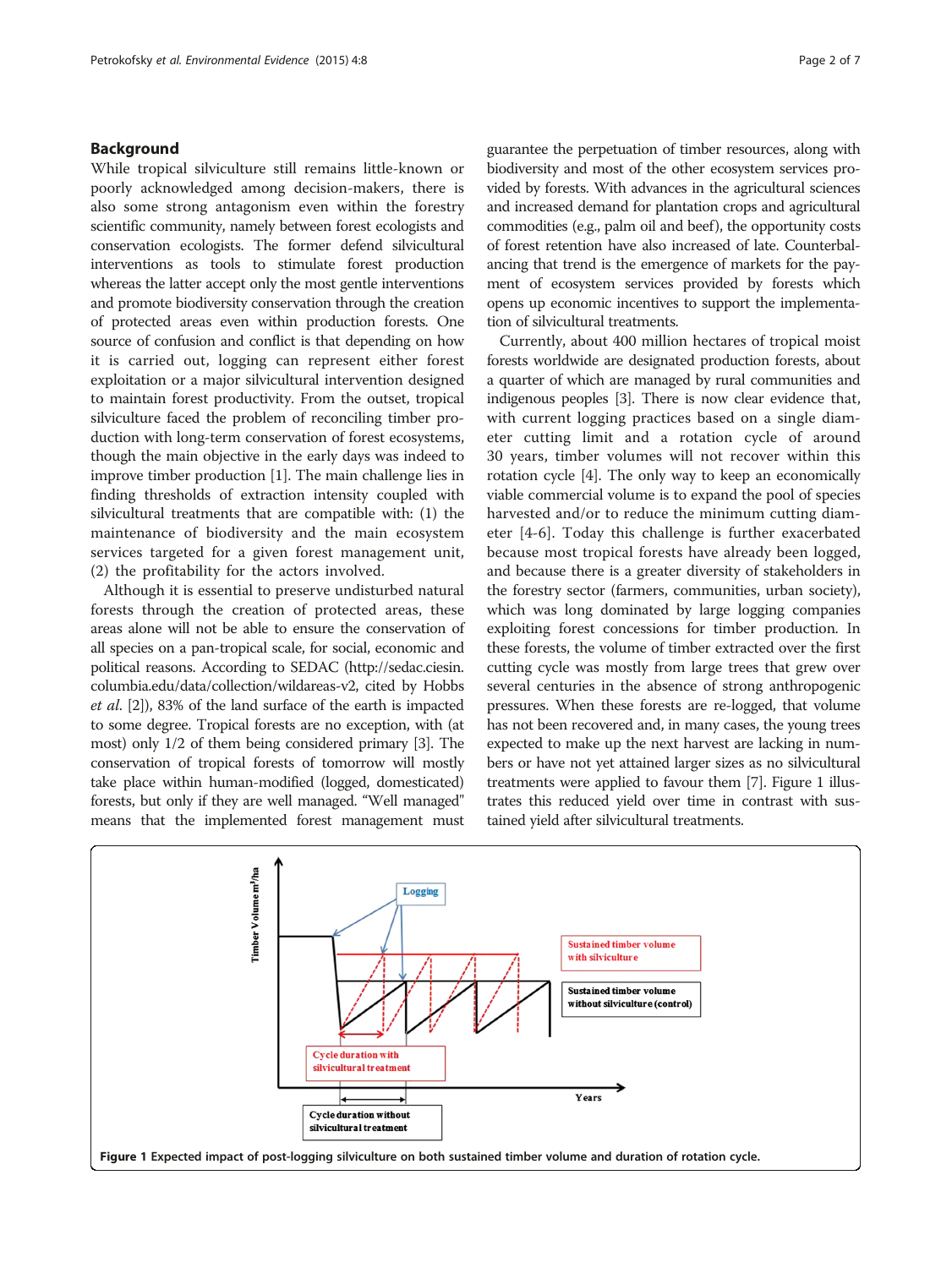<span id="page-2-0"></span>This depletion of commercial stocks of timber reduces the financial value of standing forest and puts the forests at risk of being further severely degraded and ultimately converted to other uses. This problem was highlighted in Africa and South-East Asia in the 1960s by foresters who originated from temperate countries and who undertook a large variety of silvicultural trials with the goal of enriching tropical forests with commercial species, by fostering their regeneration either naturally or artificially. Those trials involved contrasting technical operations, from full planting to liberation of naturally regenerated future crop trees by poison-girdling competitors. Those trials generated a considerable amount of data and knowledge that has mostly remained unavailable, published in technical reports and/or non-English language journals, and fully under-valued – or even forgotten – as logging has developed into a vast profitable 'mining' operation in most forests dedicated to production.

#### Objective of the review

A systematic review of the impact of past silvicultural practices, and not just logging, can inform us about the available opportunities for managing and restoring the economic and environmental values of natural tropical production forests. The main objective of this systematic review is therefore to assess past and current knowledge of the impact of silviculture on the conservation values of tropical forests (its natural capital, including biodiversity, and the full range of ecosystem services that it underpins) and to identify silvicultural approaches that are appropriate for the forests and forestry sectors of the Congo Basin, Amazon Basin, and tropical regions of Southeast Asia (Table 1 gives a full list of countries and regions included in the review). One important goal of this systematic review is to evaluate the compatibility of silviculture for enhanced timber production with the maintenance of other ecosystem services. In so doing, we want to address the following primary and secondary questions:

# Primary review question

How do silvicultural interventions affect timber production and conservation values in natural tropical production forests?

# Secondary review questions

- 1. How do different silvicultural treatments affect both production and conservation values?
- 2. Where silviculture for sustained timber harvests and maintenance/conservation of other ecosystem

#### Table 1 List of terms used to build the search string and define the inclusion perimeter of the papers retrieved

| A. Geographical terms (countries and regions) (using spelling                                                                                                                                                                                                                                                                                                                                                                                                                                                                                                                                                                                                                                                                                                                                                                                                                                                                                                                                                                                                                                                                                                                                                                                                                                                                                                                                                                                                                               | C. Intervention terms (using double quotes, and proximity                                                                                                                                                                                                                                                                                                                                                                                                                                                                                                                                                                                                                                                                                                                                                                                                                                                                                                                                                                                                                                                                                                                                                                                                                                                                                                                                                                            |
|---------------------------------------------------------------------------------------------------------------------------------------------------------------------------------------------------------------------------------------------------------------------------------------------------------------------------------------------------------------------------------------------------------------------------------------------------------------------------------------------------------------------------------------------------------------------------------------------------------------------------------------------------------------------------------------------------------------------------------------------------------------------------------------------------------------------------------------------------------------------------------------------------------------------------------------------------------------------------------------------------------------------------------------------------------------------------------------------------------------------------------------------------------------------------------------------------------------------------------------------------------------------------------------------------------------------------------------------------------------------------------------------------------------------------------------------------------------------------------------------|--------------------------------------------------------------------------------------------------------------------------------------------------------------------------------------------------------------------------------------------------------------------------------------------------------------------------------------------------------------------------------------------------------------------------------------------------------------------------------------------------------------------------------------------------------------------------------------------------------------------------------------------------------------------------------------------------------------------------------------------------------------------------------------------------------------------------------------------------------------------------------------------------------------------------------------------------------------------------------------------------------------------------------------------------------------------------------------------------------------------------------------------------------------------------------------------------------------------------------------------------------------------------------------------------------------------------------------------------------------------------------------------------------------------------------------|
| variants as appropriate)                                                                                                                                                                                                                                                                                                                                                                                                                                                                                                                                                                                                                                                                                                                                                                                                                                                                                                                                                                                                                                                                                                                                                                                                                                                                                                                                                                                                                                                                    | operators, as appropriate)                                                                                                                                                                                                                                                                                                                                                                                                                                                                                                                                                                                                                                                                                                                                                                                                                                                                                                                                                                                                                                                                                                                                                                                                                                                                                                                                                                                                           |
| Tropic* Or "Central America" Or "South America" Or Caribbean Or<br>"Central Africa" Or "East Africa" Or "West Africa" Or "Southeast Asia"<br>OR Mexico OR Belize OR "Costa Rica" OR "El Salvador" OR Guatemala<br>OR Honduras OR Nicaragua OR Panama OR Bolivia OR Brazil OR<br>Colombia OR Ecuador OR Guyana OR Galapagos OR Paraguay OR Peru<br>OR Suriname OR Venezuela OR Anguilla OR "Antigua and Barbuda" OR<br>Aruba OR Bahamas OR Barbados OR "Virgin Islands" OR Cayman Islands<br>OR Cuba OR Dominica* OR Grenada OR Guadeloupe OR Haiti OR Jamaica<br>OR Martinique OR Montserrat OR Antilles OR "Puerto Rico" OR "Saint<br>Barthelemy" OR "Saint Kitts" OR Nevis OR "Saint Lucia" OR "Saint Martin"<br>OR "Saint Vincent and the Grenadines" OR "Trinidad and Tobago"<br>OR "Turks and Caicos" OR Angola OR Cameroon OR "Central African<br>Republic" OR Chad OR Congo OR Zaire OR "Equatorial Guinea" OR<br>Gabon OR Sudan OR Zambia OR Burundi OR Comoros OR Djibouti<br>OR Eritrea OR Ethiopia OR Kenya OR Madagascar OR Malawi OR Mauritius<br>OR Mayotte OR Mozambique OR Reunion OR Rwanda OR Seychelles OR<br>Somalia OR Tanzania OR Uganda OR Benin OR "Burkina Faso" OR "Cote<br>d'Ivoire" OR "Ivory Coast" OR Gambia OR Ghana OR Guinea* OR Liberia<br>OR Mali OR Mauritania OR Niger* OR "Saint Helena" OR "Sao Tome and<br>Principe" OR Senegal OR "Sierra Leone" OR Togo OR Brunei OR Burma OR<br>Myanmar OR Cambodia OR "East Timor" OR Indonesia OR Laos OR "Lao | PRE-HARVEST/PLANNING<br>permanent sample plot OR minimum cutting diameter OR diameter<br>cutting limit OR harvest plan OR forest management plan OR cutting<br>cycle OR diameter limit OR liana/liane cutting OR climber cutting OR<br>riparian buffers OR sustainable forest management OR sustained timber<br>yields OR future crop trees OR potential crop trees OR advanced<br>regeneration OR felling cycle OR rotation cycle OR skid trails OR logging<br>roads OR snig tracks OR logging gaps OR planting OR sowing OR nursery<br>OR criteria OR forest certification OR inventory OR stock inventory OR<br>forest management unit HARVEST timber harvesting OR logging OR<br>selective harvesting OR selective logging OR reduced-impact logging<br>OR ril OR low-impact logging OR low-impact silviculture OR harvesting<br>techniques OR logging damage OR yarding techniques OR seed tree<br>retention OR shelterwood OR Malayan uniform system OR polycyclic<br>OR monocyclic OR uneven-aged management OR even-aged management<br>OR felling OR clear strip felling OR directional felling OR group felling OR<br>tpti OR silin OR partial cutting OR patch cutting OR celos OR logging<br>intensity OR selective management OR retention forestry OR annual coupe<br>POST-HARVEST liberation thinning OR thinning OR girdling OR refinement<br>OR poisoning OR poison-girdling OR enrichment planting OR line planting |

#### B. Population terms

forests OR rainforests OR woods OR woodlands OR kerangas OR cerrado OR wallaba OR varzea OR igapo OR terra firme OR mata atlantica **D. CAB Abstracts search variant** 

Set A AND (silvicultur\*.ab. OR silvicultur\*.ti. OR silvicultur\*.de. OR KK110.cc. <sup>a</sup>OR logging.ab. OR logging.ti. OR logging.de. OR deforest\*.ab. OR deforest\*.ti. OR deforest\*.de. OR forest management.de. OR forest inventories.de.) (See EndNote for explanation of field limits specified here)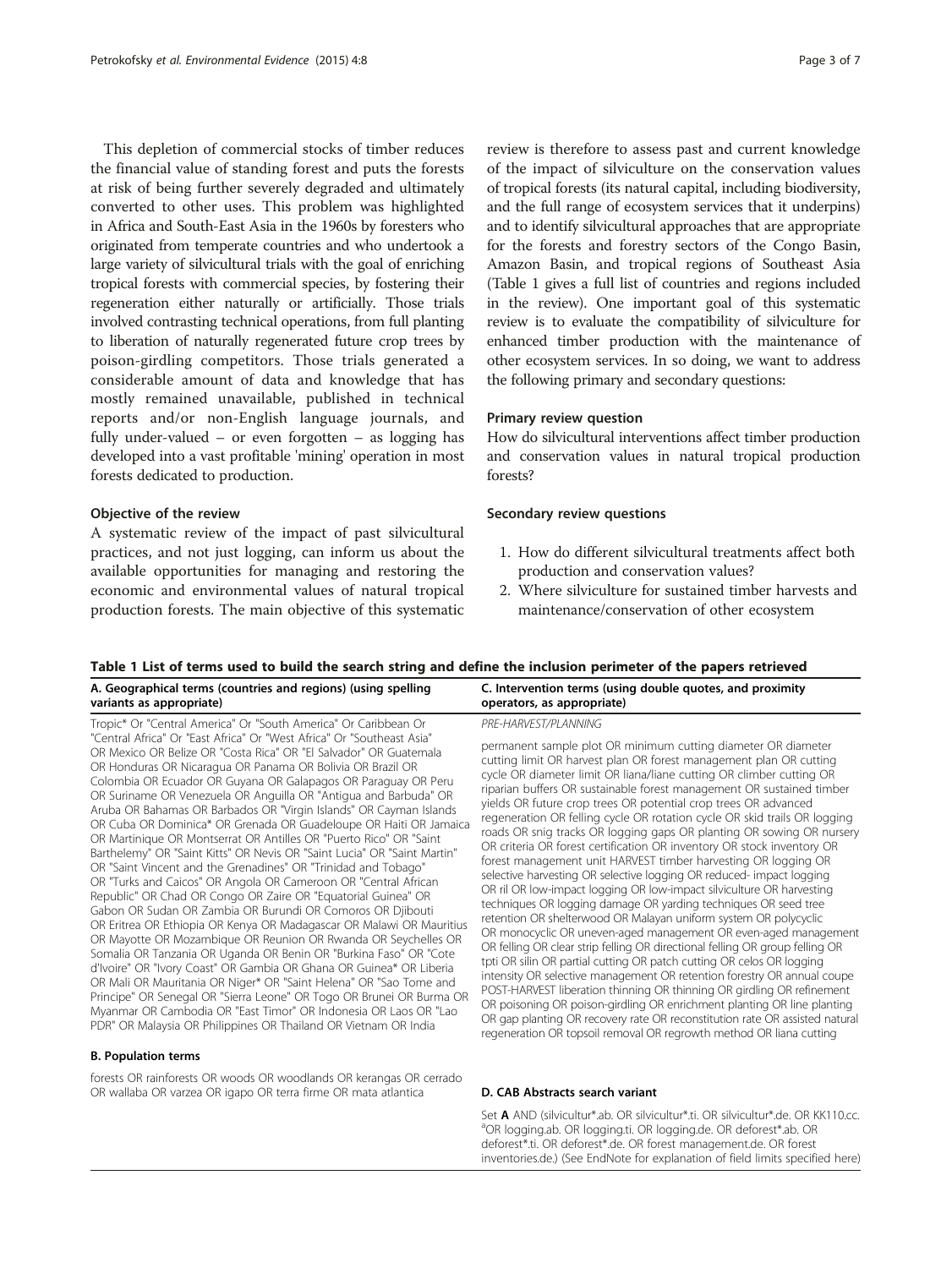<span id="page-3-0"></span>services and biodiversity has been practiced, how do differences in these treatments affect socio-economic outcomes?

# **Methods**

This systematic review will undertake an extensive search of literature to assess the impacts of different silvicultural interventions on timber production and the conservation value of natural tropical forests, and to further determine whether these outcomes can both be achieved by the same interventions and how different silvicultural interventions for combined sustained timber harvests and maintenance/conservation of other ecosystem services and biodiversity affect socio-economic outcomes. Data will be extracted for meta-analysis of at least a sub-set of the review questions. Findings are expected to help inform policy and develop evidence-based practice guidelines on the value (or otherwise) of silvicultural practices in tropical natural forests.

# Search strategy

Given that the scope of this systematic review is broad and that it can be difficult to identify relevant studies from titles and abstracts, the authors are aware of the necessity of balancing comprehensiveness with specificity in the searches. "Forest management", for example, is in general a broader concept than the focus of this review, but "silviculture" alone is too narrow. A subgroup of authors tested various search strategies, using combinations of key words and phrases suggested in an initial two-day scoping meeting. These strategies were tested against a reference list of papers (see Additional file [1](#page-6-0): Annex1) to refine the search and maintain a balance between, at the one end, extracting an unwieldy set of forestry references from the 1920s onwards which 'might' contain a table of useful data, and, at the other end, a narrow set of papers with known useful data, which is not representative of the overall body of evidence. Keywords and phrases for searches in the main bibliographic databases (indicated by an asterisk in Table 2) were derived from the following PICOs listed below. The terms and search logic are shown in Table [1.](#page-2-0) We recognise the importance of studies published in languages other than English. The search strategy will therefore be applied (and documented carefully for peer review) to the following languages: English, French, Spanish, Portuguese, German, and Dutch, subject to time and resources. Where time and resources permit, and recognizing the potentially high cost of translating relevant studies, we will also search in: Bahasa Indonesia, Japanese, and Thai.

# PICOs

# Population

Closed canopy natural forest used for timber production in the tropics (= natural tropical production forests).

# Table 2 Databases and websites

| <b>Bibliographic databases</b>                                                                  | <b>Grey literature</b>                                                |
|-------------------------------------------------------------------------------------------------|-----------------------------------------------------------------------|
| *Web of Science                                                                                 | <b>Institutions</b>                                                   |
| *CAB Abstracts (with particular<br>focus on the Forestry & Forest<br>Products Abstracts subset) | Forest Research<br>Institute of<br>Malaysia                           |
| *Scopus                                                                                         | FAO.                                                                  |
| Agricola                                                                                        | <b>USDA Forest Service</b>                                            |
| Agris                                                                                           | US Fish and Wildlife Service                                          |
| <b>BioONF</b>                                                                                   | <b>USAID</b>                                                          |
| SciEl O                                                                                         | GIZ                                                                   |
| <b>JSTOR</b>                                                                                    | <b>ICRAF</b>                                                          |
| Index to Theses Online                                                                          | <b>CIFOR</b>                                                          |
| Directory of Open Access Journal                                                                | CATIF                                                                 |
| ProQuest                                                                                        | Agritrop (CIRAD)                                                      |
|                                                                                                 | <b>IITF</b>                                                           |
|                                                                                                 | Embrapa                                                               |
| Web searches                                                                                    | Royal Museum for Central Africa                                       |
| Google                                                                                          | National Botanic Garden of<br>Belgium                                 |
| Google Scholar                                                                                  | University Departments with tropical<br>forestry research collections |

\*Asterisks relate to sources which will be searched using Table [1](#page-2-0) strategy.

(A full list of countries and regions in the tropics is included in Table [1\)](#page-2-0).

#### Interventions

Any silvicultural activity, including pre-harvest, harvesting (logging), post-harvest treatments, construction of secondary roads and skid trails (A full list of silvicultural activities is included in Table [1](#page-2-0)).

#### **Comparator**

Temporal or spatial comparisons of silvicultural practices.

#### **Outcomes**

Increase of timber yield or timber volume recovery, or changes in ecological conditions of the forest or socioeconomic outcomes (latter only if studies also reporting timber yield and ecological condition outcomes).

# **Other**

In addition to systematic searching (as above), a call for grey literature will be issued to stakeholders, including through the IUFRO subgroup on tropical silviculture, the International Society of Tropical Forests, LinkedIn and Research Gate and the personal contacts of authors. References in relevant books will also be searched as time and resources permit.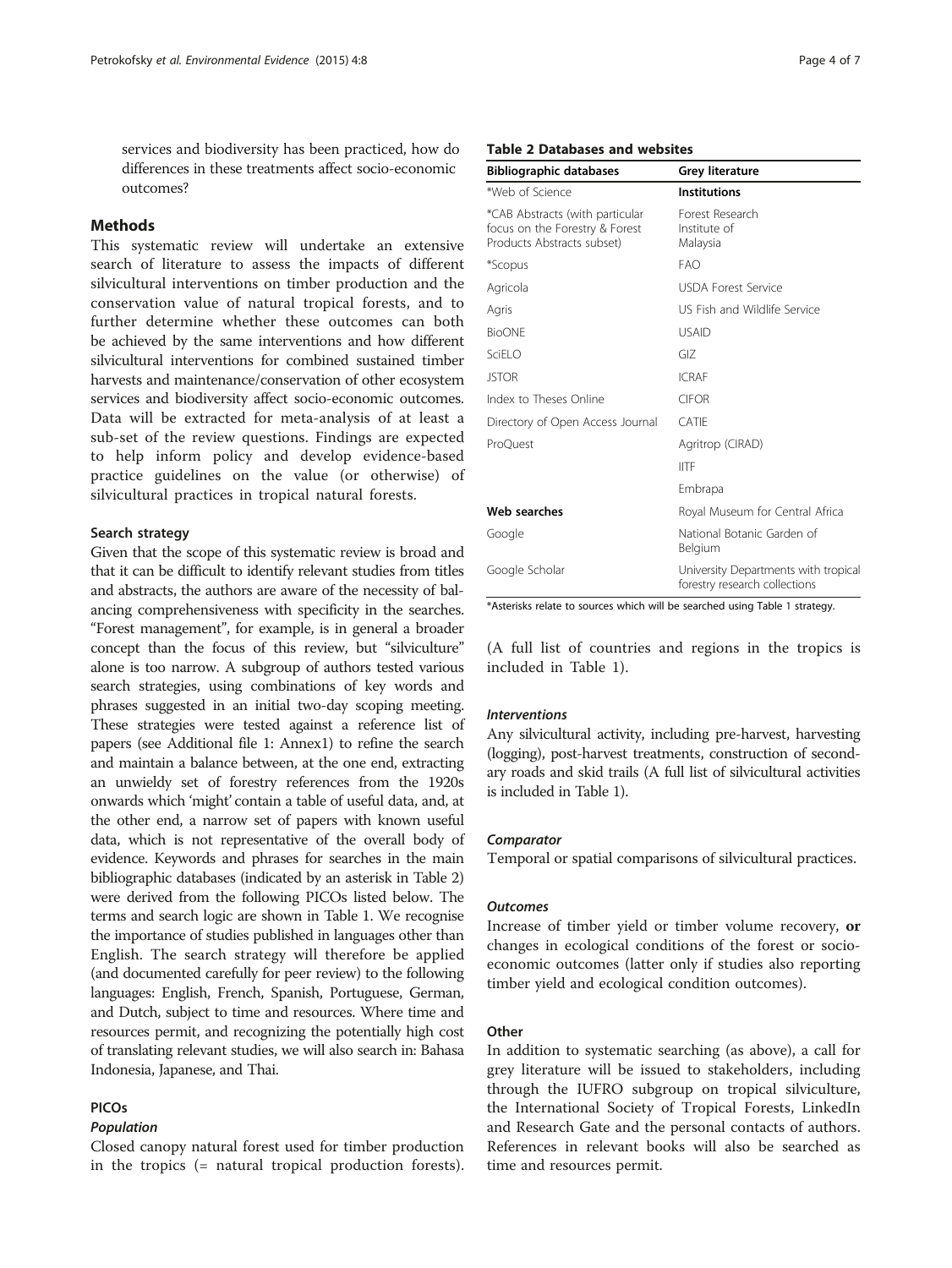# Search terms & Boolean logic

Searches in CAB Abstracts, Web of Science and Scopus will be based on the logic A AND B AND C, where A-C are the sets of terms listed in Table [1.](#page-2-0) Within each set, alternative terms will be searched, using OR. CAB Abstracts, having a sub-database dedicated to forestry, will be searched using a modified strategy that makes use of CABICODES and descriptors from the CAB Thesaurus (Table [1](#page-2-0) – section D). The search was devised in consultation with the Editor of Forestry Abstracts, and the former editor of Forest Products Abstracts (one of the review authors). In our scoping studies a simpler search performed better than the strategy used for Scopus and Web of Science. A much simpler search strategy, based on that devised for CAB Abstracts, but excluding the CABICODES, will be used to search resources that cannot accommodate complex search strings. These are NOT marked with an asterisk in Table [2](#page-3-0).

# Inclusion criteria

Studies will be included if they are from populations in the target countries or regions (Table [1](#page-2-0)), and include information on the silvicultural (and other) interventions and outcomes set out in the PICO list above. It is likely that a larger set of relevant Outcomes will be included once reviewers screen the full text of papers. Consequently, a complete list of silvicultural interventions and outcomes will be documented iteratively as these emerge. A subgroup of authors will select papers retrieved from the searches, following removal of duplicates. A preliminary inclusion/ exclusion assessment of a randomly selected set of 100 articles will be conducted to test consistency between researchers' screening judgment. Cohen's Kappa metrics will be used to indicate a measure of consistency. A consistency co-efficient of 0.6 or greater is usually accepted as sufficient in the literature [\[8\]](#page-6-0). The first stage of inclusion/exclusion will entail screening for relevance of articles by title only. This stage will be followed by screening using titles and abstracts together; finally the assessment will be based on reading the full text. At each stage, studies will remain in the set to be included if they MAY contain relevant information about silvicultural interventions or outcomes. This will help reduce the possibility that we are overly-restrictive about relevant outcomes at the outset. Results of screening will be documented (including reasons for exclusion) and will be available as supplementary material to the systematic review paper.

# Exclusion criteria

Papers will be excluded if they are exclusively about

 mangroves or woodlands (e.g. miombo) or pure conifer forests

- agroforestry systems
- tree plantations following clear-cutting

# Effect modifiers

The following will be recorded, where available, as potential effect modifiers and sources of heterogeneity:

Geographical location Altitude Climate Soil type Time after logging or any other silvicultural intervention Dominant tree species Type, duration and intensity of silvicultural activity and logging intensity Time elapsed from silvicultural intervention to sampling Land use and history of land use in the neighbouring landscape Proximity to urban centres (which have different sizes, socio-economic status, etc.)

# Critical appraisal of studies

Studies included in the review after full text screening will be critically appraised for study design, the robustness of their study design and the extent to which authors have attempted to limit biases.

Variables outlined in Table [3](#page-5-0) will be used to construct a list from which the quality of individual studies can be assessed. Studies will be categorised as having high or low susceptibility to bias on the basis of presence/absence of replication, measures of variance and potential effect modifiers. Studies with high susceptibility to bias will not be excluded from the narrative review, but they will be subjected to sensitivity analysis following Brooks *et al.* [\[9](#page-6-0)]. We are aware of the proposal by Bilotta et al. [\[10](#page-6-0)] that environmental systematic reviews should adapt the Environmental- Risk of Bias Tool and we will check the feasibility of this approach for our set of studies. We know that our review will include a number of older studies and we are aware of advances in study design in recent decades, and also of the general problem of pseudo-replication in published studies [[11](#page-6-0)], and presumably also in unpublished studies that may be included in our review, and we will amend our proposed critical appraisal method if (a) it is too difficult to apply by reviewers (requiring subjective judgment that is difficult to standardise across reviewers, despite repeated kappa analysis), and (b) the criteria are too 'strict' (resulting in a very small set of studies that are considered to be of sufficiently high quality to be included for quantitative analysis in the review).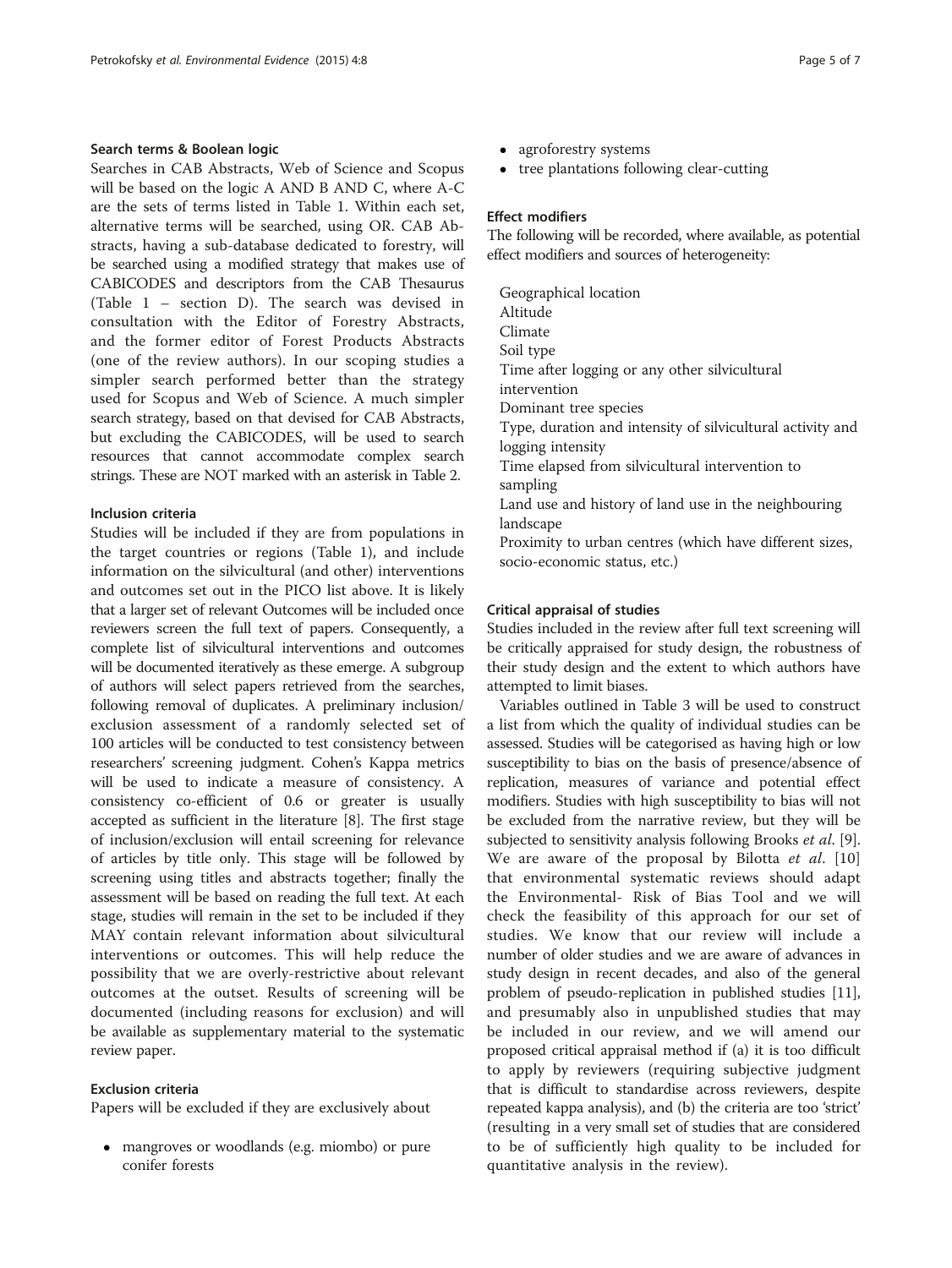| <b>Main sections</b>             | Criteria for critical appraisal                                                                | Data extracted                                                                                                                                                                                |
|----------------------------------|------------------------------------------------------------------------------------------------|-----------------------------------------------------------------------------------------------------------------------------------------------------------------------------------------------|
| Description of the<br>study site |                                                                                                | Latitude and longitude of sites                                                                                                                                                               |
|                                  |                                                                                                | Data on climate, topography, geology and soils                                                                                                                                                |
|                                  |                                                                                                | Population size, main cities, main economic activities                                                                                                                                        |
| Population                       |                                                                                                | Type of forest indicated from which a standard list can be compiled<br>for ease of comparison                                                                                                 |
|                                  |                                                                                                | Basal area, timber volume before logging, biomass, number of trees,<br>and other inventory metrics (to be developed iteratively)                                                              |
| <b>Methods</b>                   | Clear and repeatable methodology                                                               | Number of plots, treatments, blocks, replications (see also below)                                                                                                                            |
|                                  | Adequate description of silvicultural treatments                                               | Logging intensity ( $m^3/ha$ , basal area removed, number of trees removed,<br>biomass removed)                                                                                               |
|                                  | Replication - at least 3 plots or treatments                                                   | Number of plots/treatment                                                                                                                                                                     |
|                                  | Outcome measured after intervention                                                            | Number of years after silvicultural intervention                                                                                                                                              |
|                                  | Spatial autocorrelation between transects                                                      |                                                                                                                                                                                               |
| <b>Results</b>                   | Validity or reliability of data                                                                | Data for mean and SD                                                                                                                                                                          |
|                                  |                                                                                                | Size of the sample                                                                                                                                                                            |
|                                  | Randomized sample<br>Variables measured allow the effect of<br>the intervention to be assessed | Y/N                                                                                                                                                                                           |
|                                  |                                                                                                |                                                                                                                                                                                               |
|                                  |                                                                                                | % recovery of timber volume                                                                                                                                                                   |
|                                  |                                                                                                | % recovery of biomass                                                                                                                                                                         |
|                                  |                                                                                                | Biodiversity (floristic, faunistic, indicators)                                                                                                                                               |
|                                  |                                                                                                | Other quantification or indicators of ecosystem services                                                                                                                                      |
|                                  |                                                                                                | Measures of socio-economic outcome (including poverty, human health<br>& well-being, livelihoods, social capital, social welfare, empowerment,<br>equity, based on Pullin et al. (2013) [14]) |
|                                  |                                                                                                | Type of models (matrix, individual based)                                                                                                                                                     |

# <span id="page-5-0"></span>Table 3 Criteria for critical appraisal and data extraction from studies selected after full text screening

# Data synthesis and presentation

A narrative synthesis of data from all studies included in the review will describe the quality of the results along with the study findings. Tables will be produced to summarise these results. Where studies report similar outcomes, meta-analysis may be possible. In these cases effect sizes will be standardised and weighted appropriately. Details of the quantitative analysis will emerge once full-text screening has yielded a set of studies that can be assessed for content and quality.

Subgroup analysis of categories of studies will also be performed where sufficient studies report common sources of heterogeneity. In addition to publication bias (see below), sensitivity analysis will be carried out where possible following Brooks et al. [\[9\]](#page-6-0). Silvicultural effects will be presented visually in plots of mean effect sizes and variance. If meta-analysis of effect sizes is possible, it will take the form of random-effects models, and meta-regression will be performed where effect modifiers cause significant heterogeneity between studies.

# Publication bias

There is evidence that in many research areas papers are more likely to be published if they demonstrate clear, positive results (or strong negative effects), and that papers that show little or no effect are less likely to be published. To assess the possibility of such publication bias, we will compare studies in the unpublished 'grey' literature with studies in academic journals [\[12\]](#page-6-0) to assess whether there is evidence of publication bias. If data allow, we will assess bias using funnel plots, which show effect sizes and standard error or sample sizes [\[13\]](#page-6-0).

# **Endnote**

For the CAB Abstracts database, searching is limited to Title, Abstract and keyword fields using the field limiters shown in Table [1](#page-2-0). Web of Science and Scopus have a default search mode that interrogates only those fields, which will be used. This eliminates papers that contain any of our keywords in, for example, journal titles, institution addresses, etc.

KK110 is one of a suite of CABICODES, which are applied as additional indexing categories by abstractors